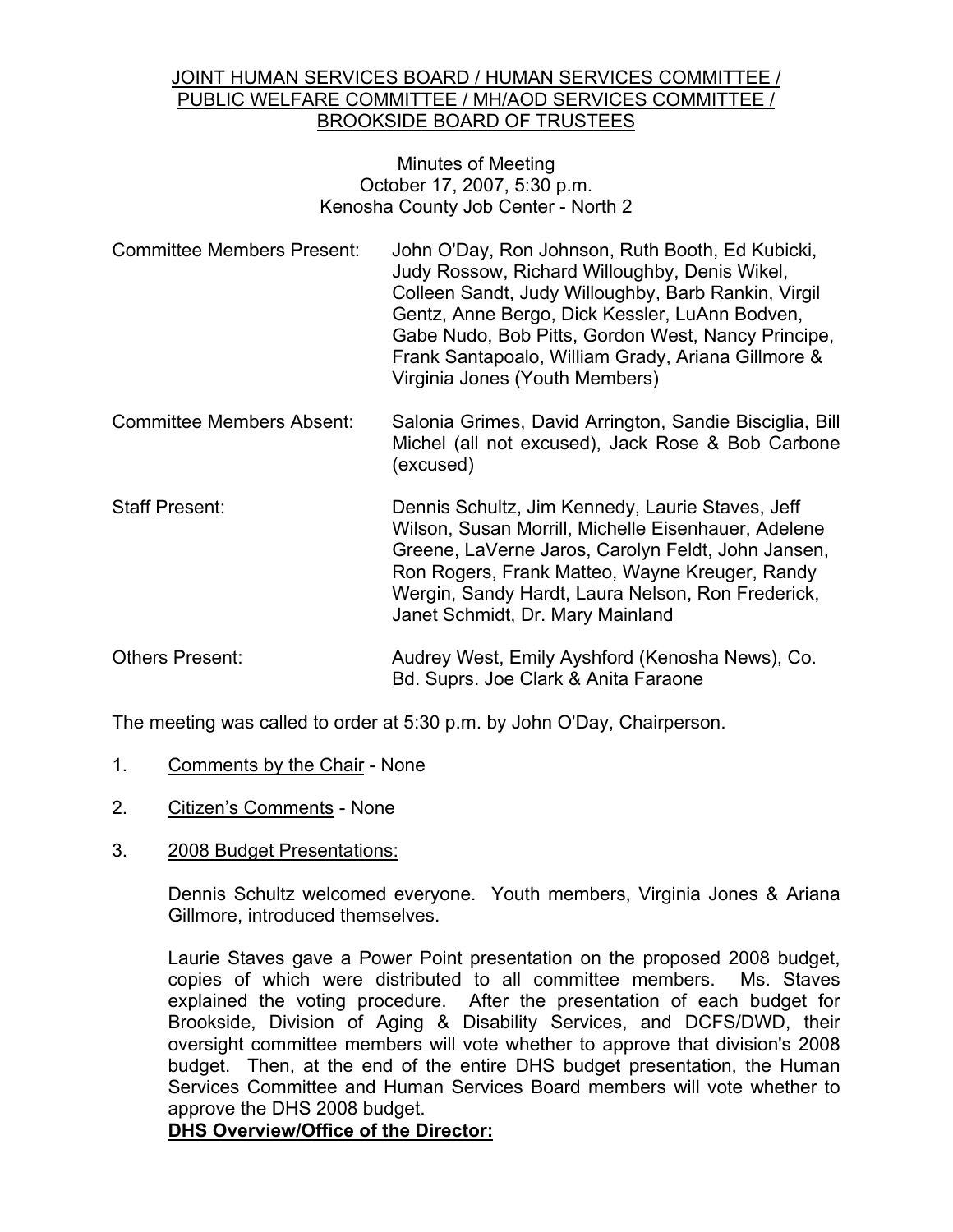The DHS budget is \$70,798,202, which is 39% of the total County budget. We contribute 45% to the total County revenue. The levy is \$13,471,858 or 26% of total County levy. We are no longer providing Family Care in 2008, which reduces the expenses by about \$20 million. When we brought the resolution to combine the Divisions of Aging & Disability Services in June, we estimated we would need \$904,000, but we only need \$633,000. We have a total decrease of 1.31 FTE's for DHS. Federal and state dollars represent 64% of our total revenue sources. The levy is 19%. DHS levy is used to draw down additional state and federal dollars in the amount of \$4.8 million.

The Office of the Director (OOD) budget expenses are increasing by \$31,519, mostly due to a 2.3% increase in personnel costs., but the revenue is increasing by \$20,771 from a shared revenue allocation. Total FTE's remain at 5.

The proposed 2008 Office of the Director budget is \$903,965, of which \$375,918 is levy.

# **Central Services:**

Central Services has one FTE. Expenses are increasing 6.3% because of an increase in postage costs and increased utilization. Rental income is increasing by \$7,222.

The proposed 2008 Central Services budget is \$122,222 of which there is no levy. Central Services is fully funded by division building rental and partner rental charges.

## **Brookside:**

The number of FTE's remain unchanged for 2008. There is a \$213,262 increase in expenses, including a 2.5% increase in personnel costs. Fixed charges have gone up. Professional liability insurance for the nurses is being added at a cost of \$13,623. WIMIC specifically excludes this coverage. The County previously assumed this risk, but we will now have specific coverage for this. The building will be paid off in 2013. We completed the flooring project with borrowed Brookside Reserve funds in the amount of \$50,000. There is \$17,444 remaining that will be used for window treatments. We will also be spending \$100,000 carryover funds from 2007 plus \$45,000 for electrical upgrades. There were not enough outlets in the patient rooms for all of the machines needed for patient care.

The resident transportation bus at Brookside is currently a 1991 and requires many repairs. There are 4 options for the bus. #1 - the costs to refurbish the bus exceed its current value; #3 - to lease a new vehicle would cost \$118,740 over 5 years; and #4 - to contract the transportation services would cost \$126,750 over 5 years. Also, with contracting the bus service, it is only available when the provider's schedule allows. The best option is #2 - to replace the bus. DHS recommends the purchase of a new vehicle not to exceed \$80,000, including the trade-in of the current vehicle. We will use \$60,000 of Brookside Reserves and \$20,000 from the Culich/Schneider Trust.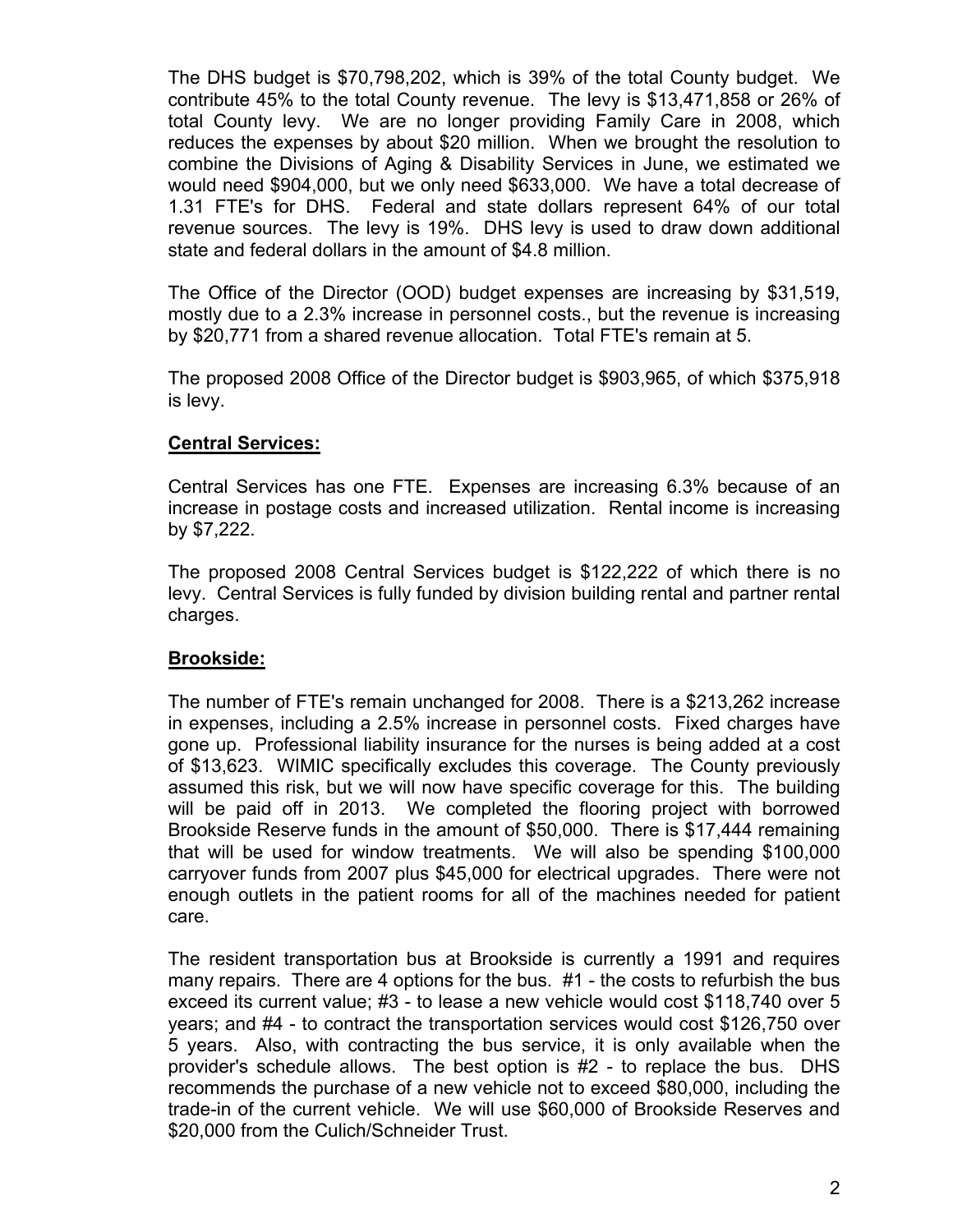Revenue comes from private pay residents, Medicare Parts A & B, and blended Medicaid rates. The private pay rate will be increased from \$220 to \$230 per day. A survey of Kenosha nursing homes showed that 3 of 9 nursing homes had a 2007 private pay rate of more than \$230 (our proposed 2008 rate). The total revenue increase for 2007 is \$430,991.

Colleen Sandt stated that Grand Prairie Nursing Home's room rate increased to \$262 per day on 7/1/07, so Brookside's rate of \$230 is still low.

IGT funds in the amount of \$625,000 were generated by Brookside in 2007, and we expect the same amount in 2008. The funds are deposited directly into the General Fund and not included in Brookside's budget. This would reduce the levy amount to about \$1.2 million.

Sandy Hardt said that the number of admissions is increasing every year. Deaths are also increasing.

The 2008 proposed Brookside Care Center budget is \$12,292,665, of which 1,788,649 is levy. The 2008 levy decreases by \$217,729 (11%).

**MOTION by Frank Santapoalo of the Brookside Board of Trustees to approve the Brookside Care Center 2008 budget, including the purchase of a new resident bus not to exceed \$80,000, including the trade-in of the current bus, seconded by Nancy Principe. MOTION CARRIED UNANIMOUSLY.**

## **Aging & Disability Services:**

This is the new division that combines Aging & Disability Services. There is a decrease of 4.5 FTE (2 non-reps who are retiring, 1 non-rep position that was transferred to DCFS, elimination of a vacant clerical position and a .5 clerical position). We also eliminated 3 contracted FTE's. There was a huge decrease in expenditures because of Family Care. Total decrease in expenses was \$22,438,212. At the State's request, we will continue Guardianship Services, with a State allocation of \$122,305. The Community Aids Family Care allocation will be \$2.1 million. This contribution will decrease in 2009 through 2011, when it should be \$1.7 million. There is a 28.7% increase in the levy for a total levy of \$2,843,077.

LaVerne Jaros stated that to date we have enrolled 722 people in Family Care. 162 of them are from the waiting list, and 27 from nursing home relocations. Everybody will be transitioned from the current program into Family Care by the end of the year and we will eliminate the waiting list next year. We have received over 9,000 contacts to our Information, Assistance & Access lines so far this year.

Ron Frederick stated that Family Care will not have any impact on those with mental illness. We will have the same demands with the same resources. Inpatient care is provided at St. Luke's in Racine because Kenosha County does not have its own facility. A problem we have is when a person is taken to St. Luke's, they are told there is no room and then transferred to a state mental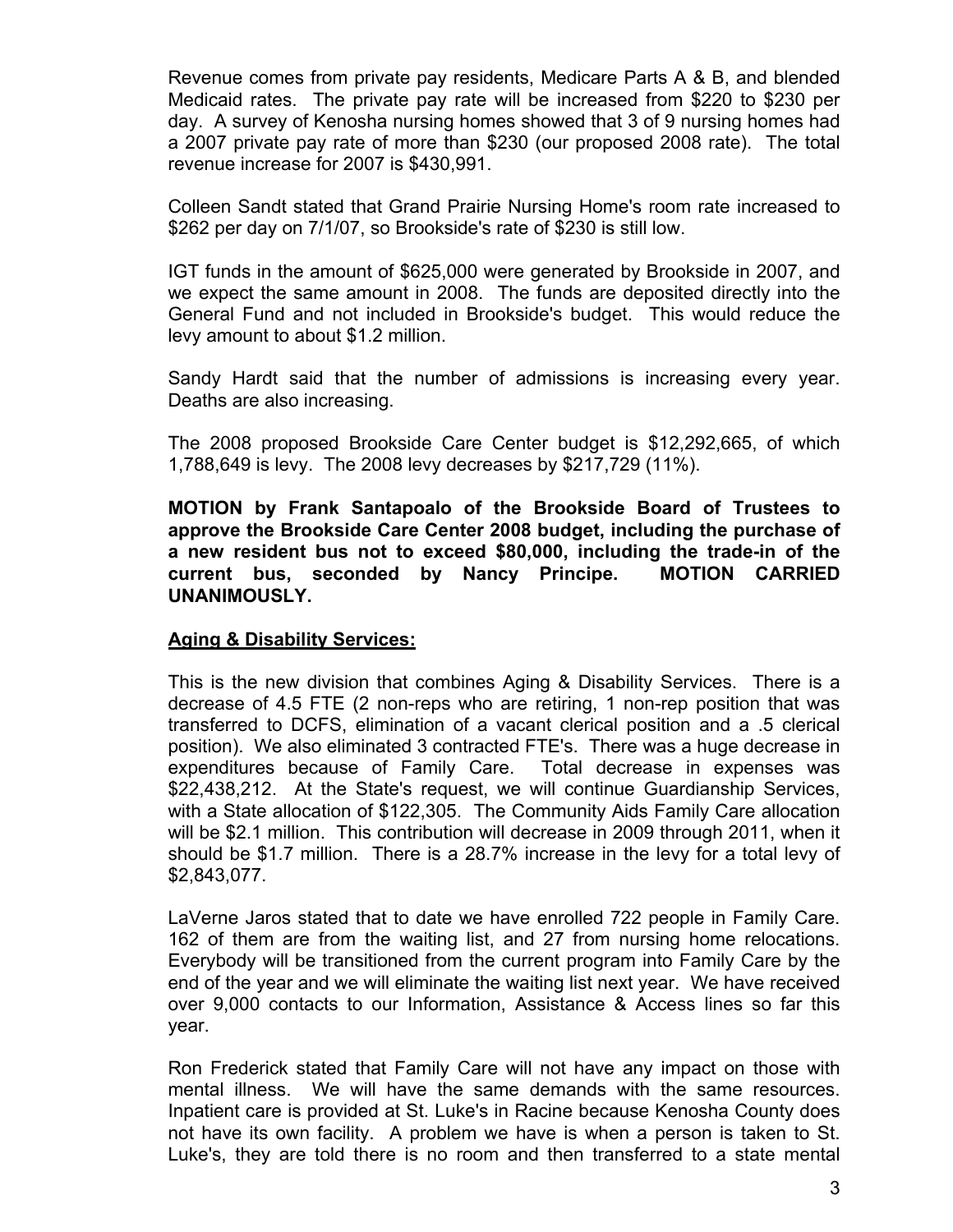health institute. Medicaid will not reimburse for that care. This means Kenosha County picks up the tab at \$700 per day, although the first 3 days are at an extra \$200 per day for an emergency detention. This detracts from other community services, as fewer funds are available.

The 2008 proposed DADS (Division of Aging & Disability Services ) budget is \$10,923,268, of which \$2,843,077 is levy.

# **LaVerne Jaros indicated that the Commission on Aging has already approved this budget.**

**MOTION by Colleen Sandt of the MH/AOD Services Committee to approve the DADS (Division of Aging & Disability Services) 2008 budget as presented, seconded by Judy Willoughby. MOTION CARRIED UNANIMOUSLY.**

## **Children & Family Services:**

There is one FTE added to the 2008 budget for the position transferred from the combined divisions of Aging & Disability Services. There is an increase in expenses of \$2,183,946 (11%). Personnel costs increase by 3.7%. Placement costs will be increased by \$292,352. Placements are projected to be \$400,000 - \$500,000 over budget in 2007. We are collaborating with the judges and DA's office to work on decreasing this trend. Revenue is increasing \$1,882,360, mostly because of the revenue transferred from DDS for the DD Children's Program. Also, the Children's Waiver funding is increasing \$68,514. This supports DD children. We can draw down 60% of Medicaid if they are in a 4-bed home, which is what the new FTE position will be working on.

John Jansen stated that there was an increase of cases from 2005 to 2006. Child welfare cases increased from 597 to 652; Juvenile Court Services cases increased from 384 to 447; but TPR cases decreased from 30 to 27. The State takes over guardianship after a TPR, which frees that child up for adoption. Many of these children are adopted by their foster families.

We have encountered a problem pertaining to kids in Juvenile Court Services where the DA will sign a waiver petition to adult court. It's then used as a bargaining chip. The DA agrees to keep the kid in juvenile court if he goes to Corrections. This is one reason our placements are increasing.

The 2008 proposed Children & Family Services budget is \$22,029,316, of which \$5,402,359 is levy.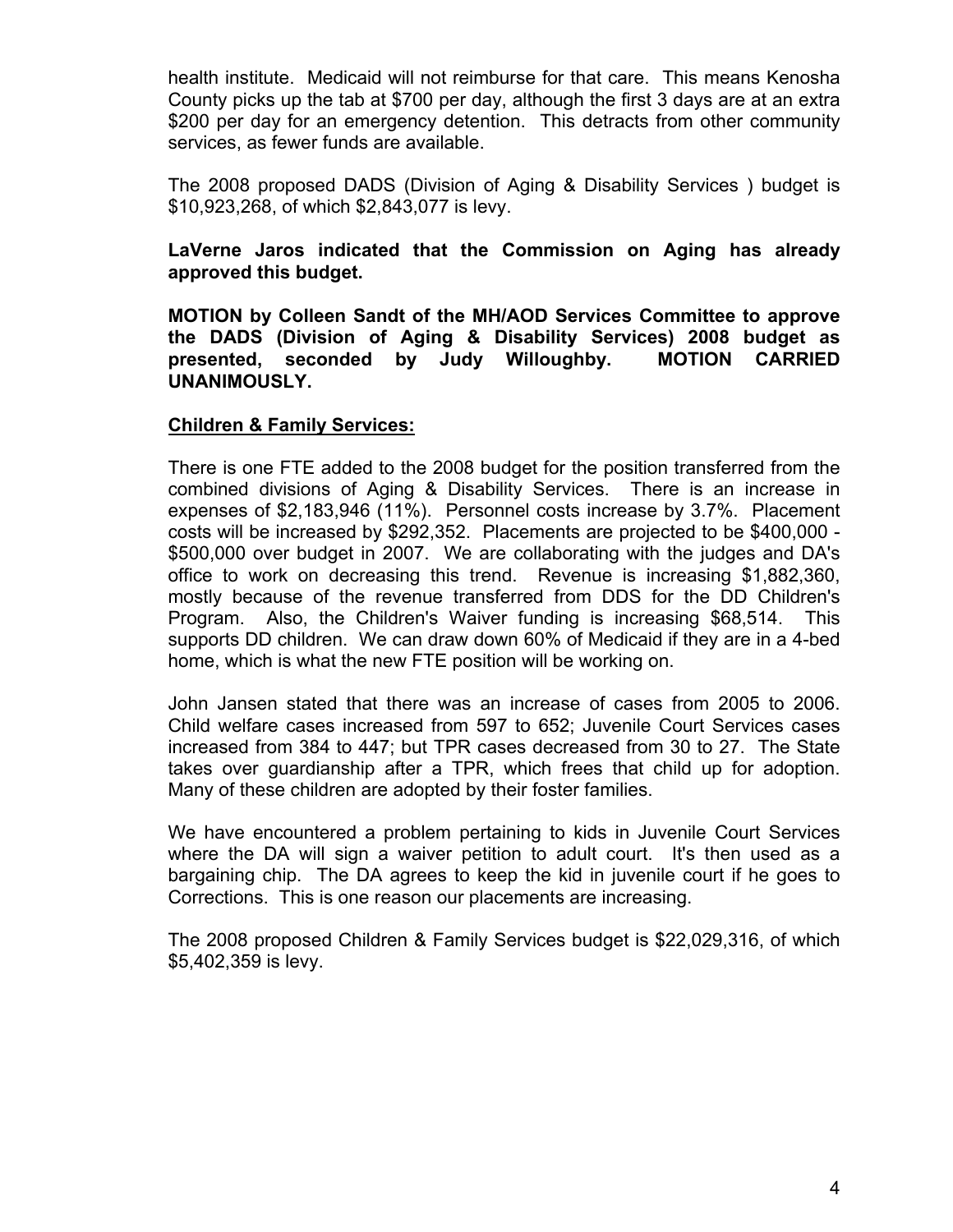#### **Workforce Development:**

Because MA cases have increased, we are asking for one more ES worker for 2008. There has been a 54% increase in the MA caseload. There are currently 30 ES workers handling 12,063 unduplicated cases. That's a caseload of 402 per ES worker in 2007, compared to a caseload of 206 in the year 2000. The caseload has doubled in 7 years. With one more ES worker, the caseload will be 389 per worker. The position will be 40% levy funded.

Ms. Staves pointed out that there was a keying error in the budget book. On page 38 of the "pink" budget book (handed out tonight), the table at the bottom of the page is the corrected chart for mileage, staff development, and equipment lease/rental. Mileage is only being increased by \$500, staff development remains the same, and there is no cost for equipment lease/rental. Expenses will decrease \$18,717 and revenue will decrease \$155,711. Levy will increase \$136,994.

Adelene Greene stated that Workforce Development operates out of two locations - the Job Center and the County Center, where they operate similar programs but on a smaller scale. We get a lot of calls here - 172,115 calls in 2006. 17,028 spoke another language - mostly Spanish. In 2006, 12,000 families received assistance. 33,000 people in Kenosha County are receiving services (that's 21% of Kenosha County's population). \$14 million in FoodShare was issued in 2006 (up \$2 million from 2005). We helped 1,200 people find employment at an average wage of \$8.36 an hour. Because this is a low wage, they still need child care and other services. In 2006, our accuracy rate was 98.5%. We received an award for the highest accuracy rate in the State. 50% of our calls are child support related. \$33 million in child support was collected for Kenosha families.

The 2008 proposed Workforce Development budget is \$17,194,566, of which \$1,479,420 is levy.

## **MOTION by Anne Bergo of the Public Welfare Committee to approve the Children & Family Services and Workforce Development 2008 budgets as presented, seconded by LuAnn Bodven. MOTION CARRIED UNANIMOUSLY.**

## **Health:**

There is an increase of 1.19 FTE in 2008. 5 FTE nurses are leaving because of Family Care. We are adding a new Public Health Sanitarian position. We have had 4 sanitarians since 1994. Our population in Kenosha County has grown and the caseloads have increased. Funding sources will pay 60% of this new position. The HUD Lead Program came back in 2007, and the 2008 funding is \$1.6 million. Lab and medical supply costs are decreasing. The City of Kenosha contributes \$341,326. The levy is decreasing by \$39,761.

Frank Matteo stated that we are a direct provider for our services. We have nursing services at the County Center on Mon-Wed-Fri in the mornings. We have had 3,700 WIC cases in 2007 so far. We have 3 staff who are certified to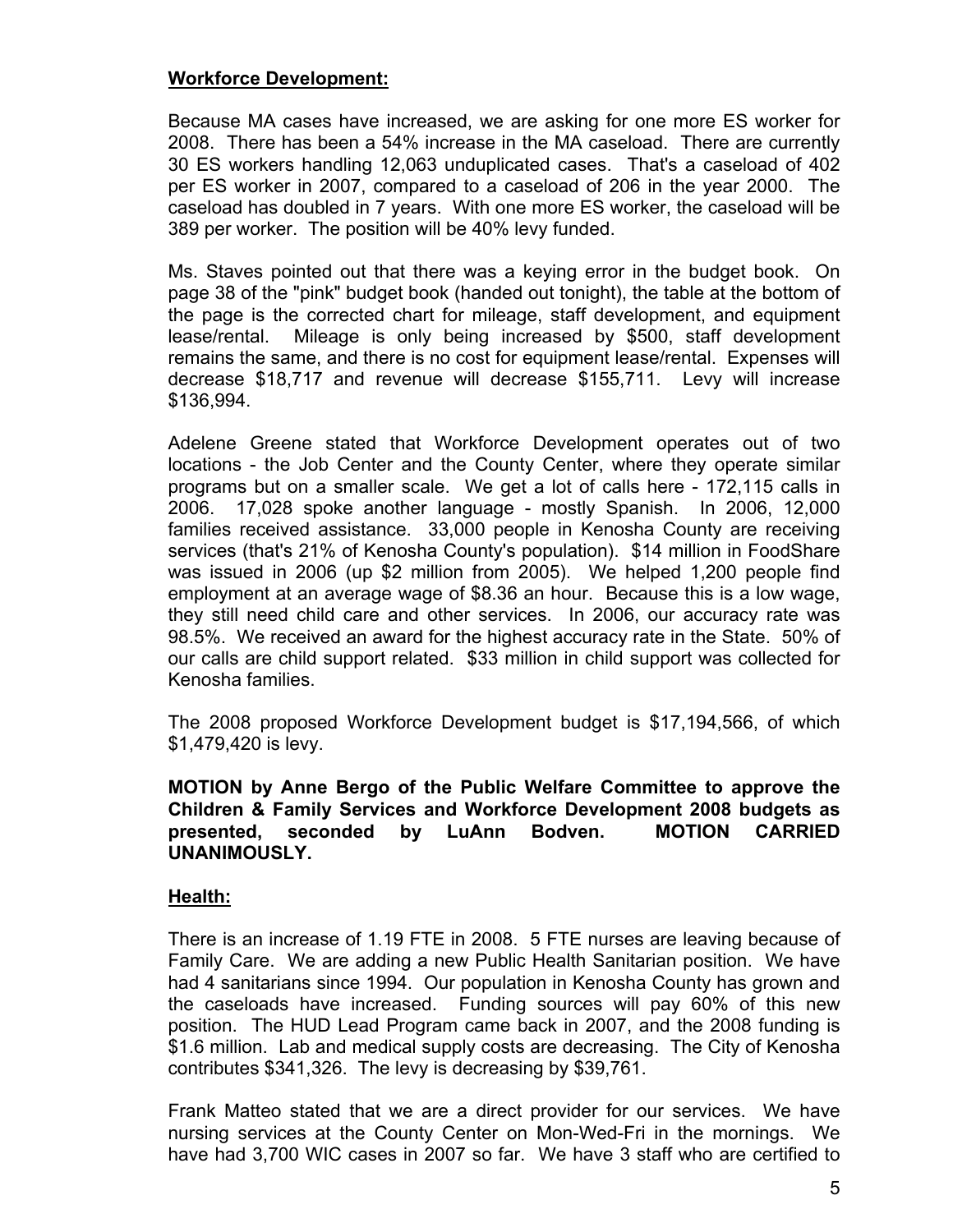install car seats. If a child tests high for lead in his blood, we will check the entire family for lead content and possibly refer them to our Lead Abatement Program. We also do well testing for businesses and restaurants west of the Interstate. The State reimburses these costs.

The 2008 proposed Health budget is \$6,478,287, of which \$906,522 is levy.

# **Medical Examiner:**

There is no increase in FTE's, but there is a change to eliminate a portion of part-time deputy hours and a contracted autopsy assistant, and hire a Deputy Medical Examiner who will assist in autopsies and do the morgue cleaning. The work hours will be Monday - Friday, 10:00 a.m. - 7:00 p.m., which will allow quicker response times and expand availability of this office to the community. The cost of the new position will be \$58,456, less the \$14,309 from the eliminated part-time deputy hours, and less \$20,651 from the eliminated contracted autopsy assistant. Total net levy impact is an increase of \$23,496.

Bill Grady noted that the Medical Examiner revenues are decreasing and the expenses are increasing. Because of this, he couldn't justify an increase in personnel costs.

Laurie Staves responded that the Medical Examiner caseloads and autopsies have increased. We would find it difficult (time wise) to do outside autopsies.

There was discussion about autopsy referrals from other counties. Ozaukee County no longer refers autopsies to Kenosha because Milwaukee County outbid us. Dr. Mainland said it was only a \$50 per case difference, but Milwaukee County will travel to Ozaukee to perform the autopsies. Transportation and travel time was more important to Ozaukee County than the cost difference.

Dennis Schultz said that he and County Executive Kehl have been asked, "What about this collaboration?" Mr. Schultz & Mr. Kehl met with Waukesha County recently. There is competition between counties for services. Walworth County has an agreement with Waukesha County. When Dr. Mainland takes a vacation day or goes to a conference for training, we get Waukesha County to take over our autopsies. We have the same agreement with Walworth County. And, Dr. Mainland has become very busy. She works 50 - 60 hours per week. She has testified 200 - 400 hours in Court this last year. We have a great top-notch Medical Examiner in Kenosha County. The professionalism of her office has increased - we are hearing this from funeral directors and the Sheriff's Dept.

Bob Pitts stated that we used to have a Medical Examiner that was not up to par. We are very lucky to have such a qualified person leading this department. We should be very supportive of this person. She will do a good job for us in court, and we need her. She is a credit to Kenosha County.

Bill Grady accepted these comments. Performance is increased. But, expenses go up and revenues go down. This is not a good situation. We need to bring them into balance.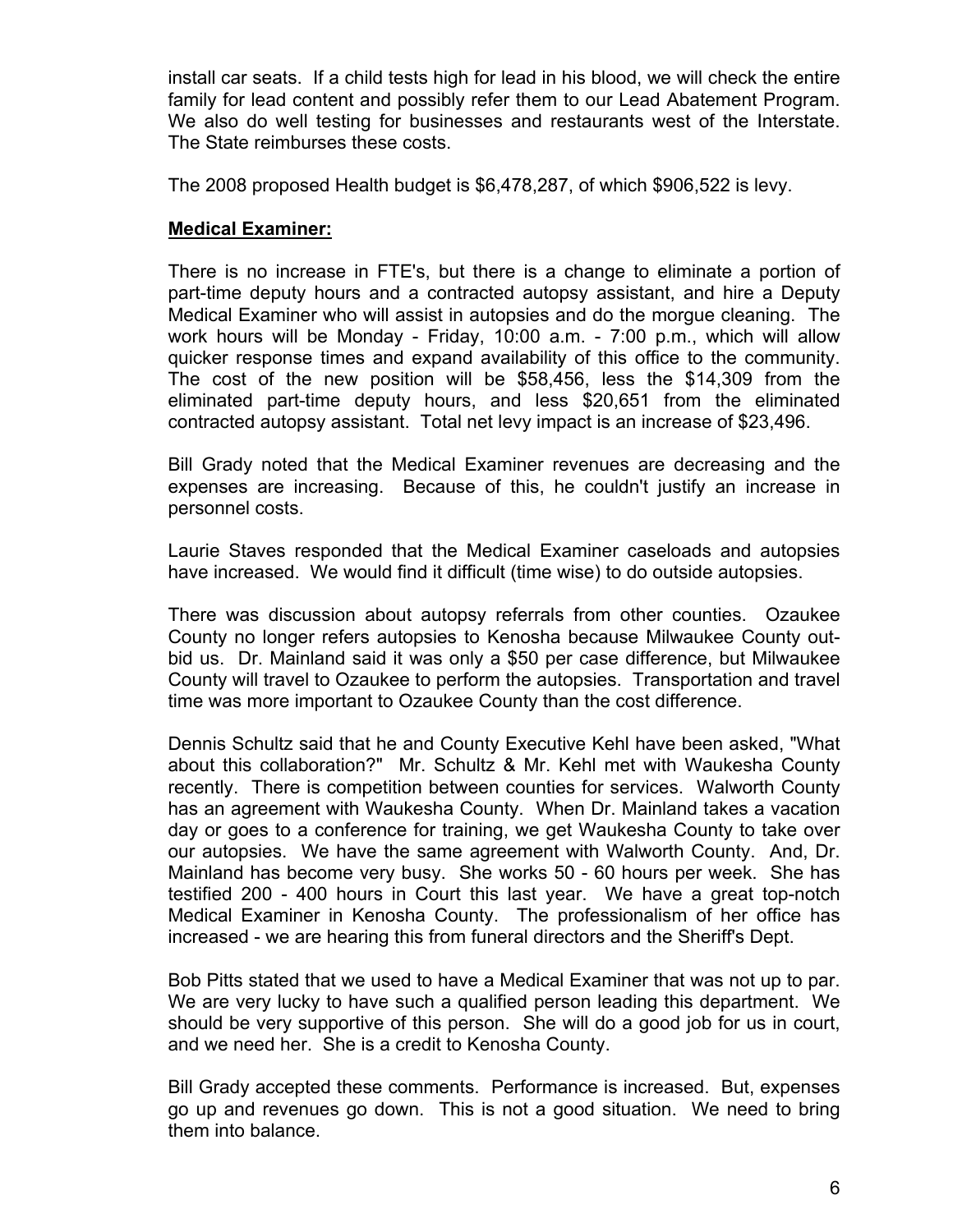Richard Willoughby cautioned that we should ask ourselves, 'What's the cost if we don't do this?" Worst case scenario: she takes another job. You have to be careful. You can save \$20,000 but spend \$200,000 if the wrong thing happens. Look at the other side of the coin.

Mr. Schultz explained that the concern was the availability of the Medical Examiner office. We are trying to increase hours available to the community. We want a fully-trained and competent person in this position. There are currently six (6) part-time deputies that fill in after office hours. They are paid \$5.70 per hour.

Dr. Mainland said there were more deaths in 2005 than 2006. In 2007, so far we have 634 deaths. Suicide is a problem, with 19 so far this year.

Denis Wikel asked how our fees compare with other counties. Dr. Mainland responded that we are on the high end, similar to Milwaukee. We can't increase our fees anymore.

Ed Kubicki expressed concern about the 26% increase in the Medical Examiner levy and about the \$58,000 salary and benefit cost for the new position. Dr. Mainland explained that this will be a non-rep position with a high degree of commitment and training.

Mr. Schultz added that the majority of Dr. Mainland's time is spent doing autopsies. She does 13 - 15 each month and has performed 128 so far this year. This does not include the 32 external exams. She has testified in court and has spent hundreds of preparation hours.

Laurie Staves previewed a slide for the group, saying that we costed out contracting Dr. Mainland's job. Dr. Mainland's salary (less her hours in the Health lab) is \$191,746. The cost to contract out the autopsies = \$240,900. Cost for a lay Medical Examiner in the office  $=$  \$116,335 (this person will also sign death certificates). Expert witness hours (for homicide cases)= \$78,600. Total cost =  $$435,835$  vs. the  $$191,746$  we are paying to Dr. Mainland.

Anita Faraone requested that we please share this information with the Finance Committee prior to their meeting.

Expenses increase by \$36,373 in 2008. The levy increase is \$86,573.

The 2008 proposed Medical Examiner budget is \$581,310, of which \$416,310 is levy.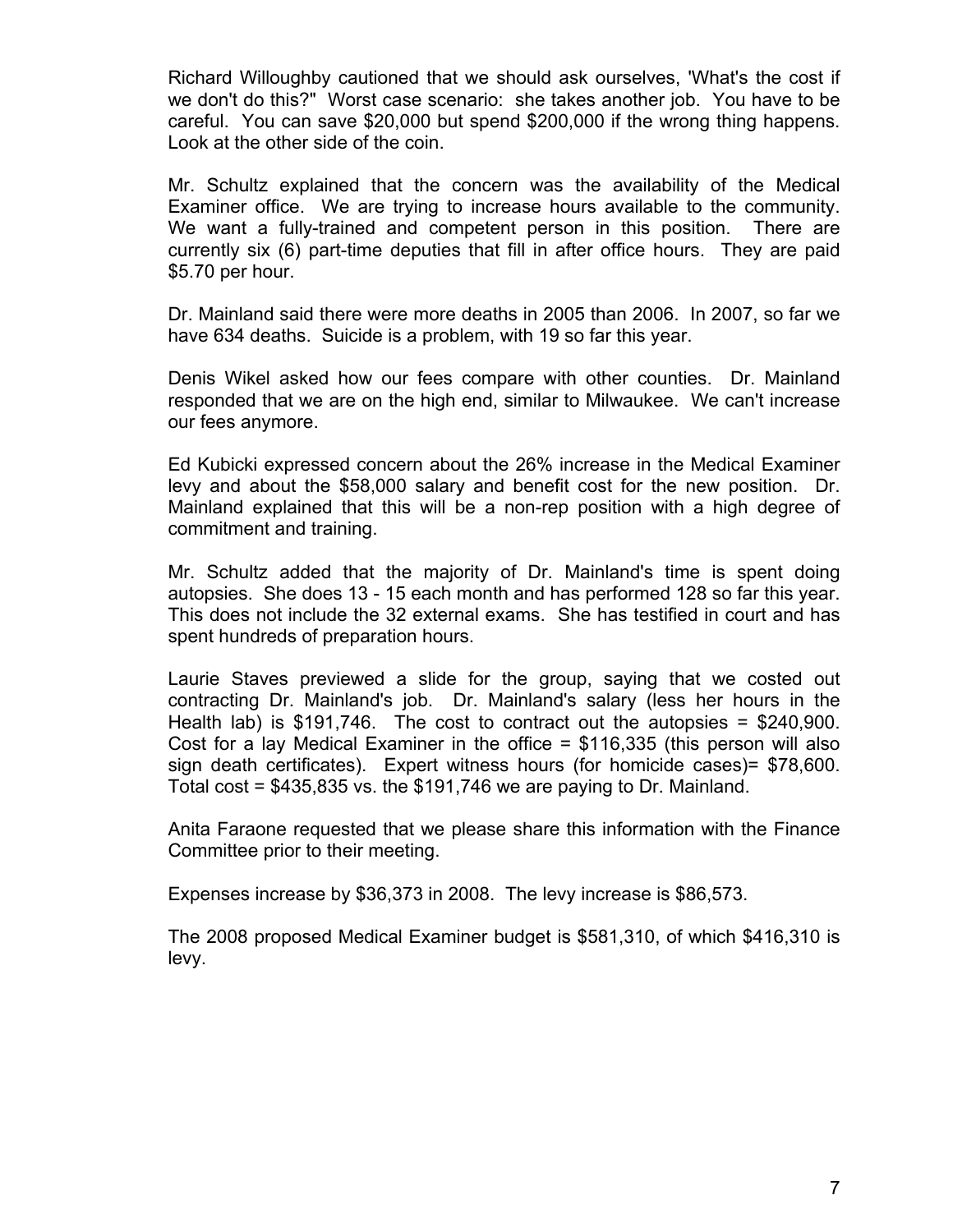## **Veterans:**

The Veterans Division has 3 FTE (no change). There is a \$6,586 increase in expenses. The revenue hasn't changed in the last 10 years - still at \$13,000. Personal loans increased from \$73,800 in 2005 to \$231,000 in 2006. Pensions increased \$500,000. GI Insurance paid to beneficiaries increased \$200,000.

The 2008 proposed Veterans budget is \$272,603, of which \$259,603 is levy.

#### **Department of Human Services Budget:**

**MOTION by Richard Willoughby of the Human Services Board to approve the entire Kenosha County Department of Human Services 2008 budget as presented (including the purchase of a new Brookside resident bus not to exceed \$80,000, including the trade-in of the current bus), seconded by Ron Johnson. MOTION CARRIED UNANIMOUSLY.**

**MOTION by Bill Grady of the Human Services Committee to approve the purchase of a new Brookside resident bus not to exceed \$80,000, including the trade-in of the current bus, seconded by Ruth Booth. MOTION CARRIED UNANIMOUSLY.**

## **MOTION by Bill Grady of the Human Services Committee to approve the entire Kenosha County Department of Human Services 2008 budget as presented, seconded by Ruth Booth.**

Discussion: Bill Grady stated that due to budgetary constraints, in his opinion, the additional person in the Medical Examiner's office is not warranted at this time.

## **Bill Grady moved to amend the 2008 DHS budget by striking the Deputy Medical Examiner new position. Ruth Booth seconded.**

Discussion: Laurie Staves asked for clarification that if this new Deputy Medical Examiner position is stricken from the 2008 budget, we would need to put back into the 2008 budget the Part-time Deputy hours cost of \$14,309, plus the contracted Autopsy Assistant cost of \$20,651. This will only leave a difference of \$23,496 that is being removed from the proposed 2008 Medical Examiner budget. Bill Grady said that was correct.

# **MOTION to amend the 2008 DHS budget was APPROVED, with Judy Rossow opposed.**

**MOTION to approve the entire Kenosha County Department of Human Services 2008 budget as AMENDED was APPROVED UNANIMOUSLY.**